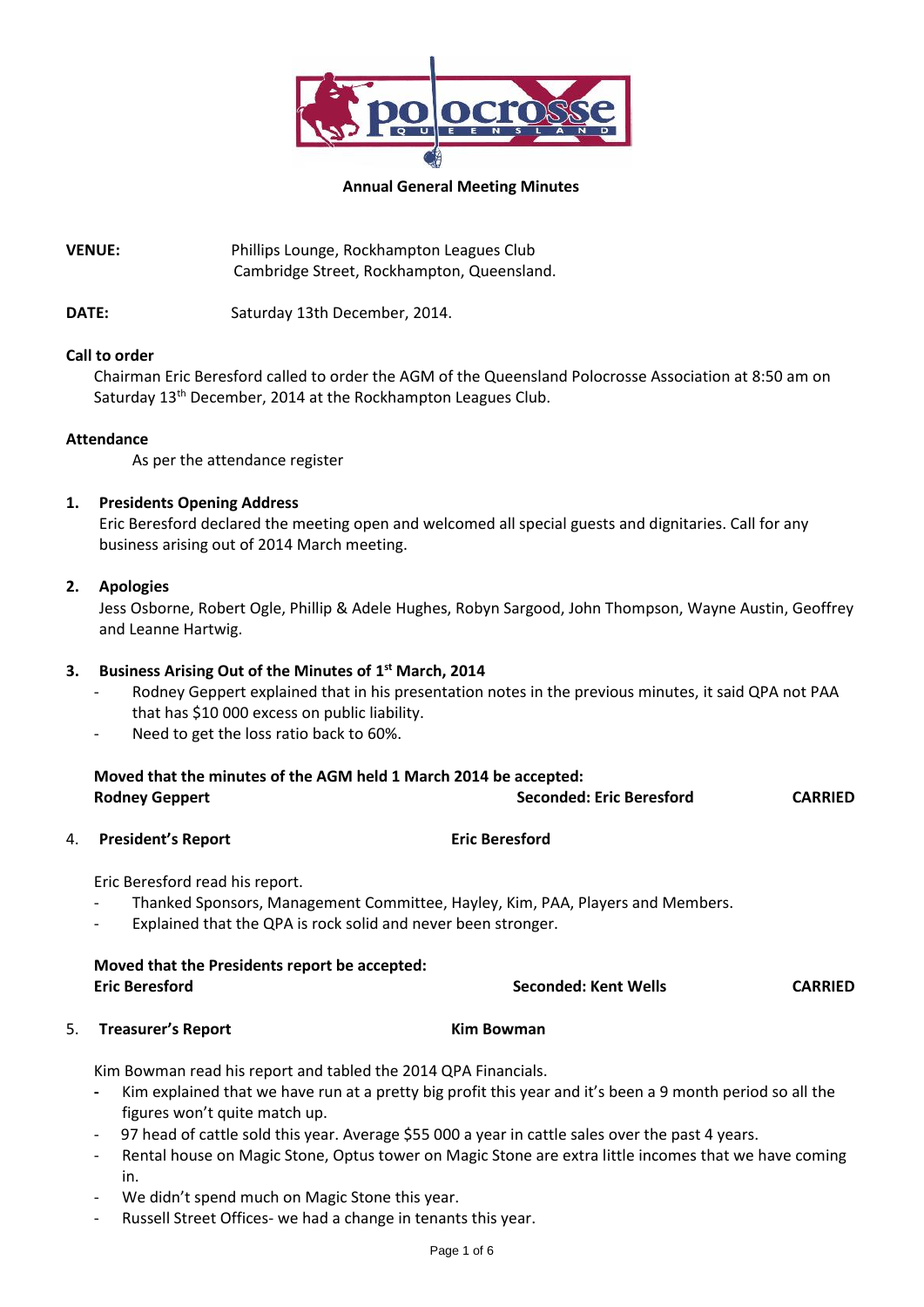

- Down nearly \$30 000 in player fees this year due less members.
- Government Grant. We are very lucky to have our \$95 000 a year over a 3 year period. We are generally spending money on coaching, umpiring, youth development, rep teams.
- **-** Merchandise and Uniforms is displayed wrong on the books. Looks to see that its running at a loss, however it's because things are categorized wrong.
- **-** Nationals cost us about \$50 000 and we are hoping the QPA contribution is well received.
- Sponsorship, nice amount came in this year and it's a great help
- Running at a \$104 000 profit this year. Reduced our overdraft to about \$70 000 per year.
- Kim explained that the Management Committee had proposed to start a QPA investment fund. Start with \$25 000 and put money aside annually.

# **Moved that the Treasurers report be accepted: Kim Bowman Seconded: Charlie Brook CARRIED**

## **QUESTIONS ARISING FROM THE FINANCIALS**

Libby Wells – Cattle expenses. Are all of the people who have cattle selling the cattle for free? Kim Bowman replied that the QPA are pretty well looked after in that respect.

Libby Wells- \$13 000 junior athlete development? Why the rise this year? Kim Bowman replied that it was nothing specific. Most of it was spent on Albury, NZ Scholarship, Muswellbrook Show team and Nationals.

Discussion was held.

Les Fraser- What's the difference in PR Gear, Merchandise and Uniforms? Kim Bowman replied that it's just the coding in the books.

Les Fraser - Rent on the office next door. Is it time to move on for future development? Sell the offices and move into a bigger better office in a better location.

Kate Beresford: Has QPA thought about owning their vehicle? Kim Bowman said that there is no need for that.

Discussion was held.

## 6. **Cattle Manager's Report: Ron Byriel**

Ron just explained that Eric and Kim pretty much summed up everything with cattle The cattle committee are privileged and happy to be a part of it.

Lea-Anne Geppert asked how the cattle committee are thanked. Eric explained we do help them with feed and freight bills, however we give them a few free tickets here and there and that we wish we could do more however they do not wish for more.

Lea-Anne Geppert suggested that we could maybe put them in the next magazine for recognition.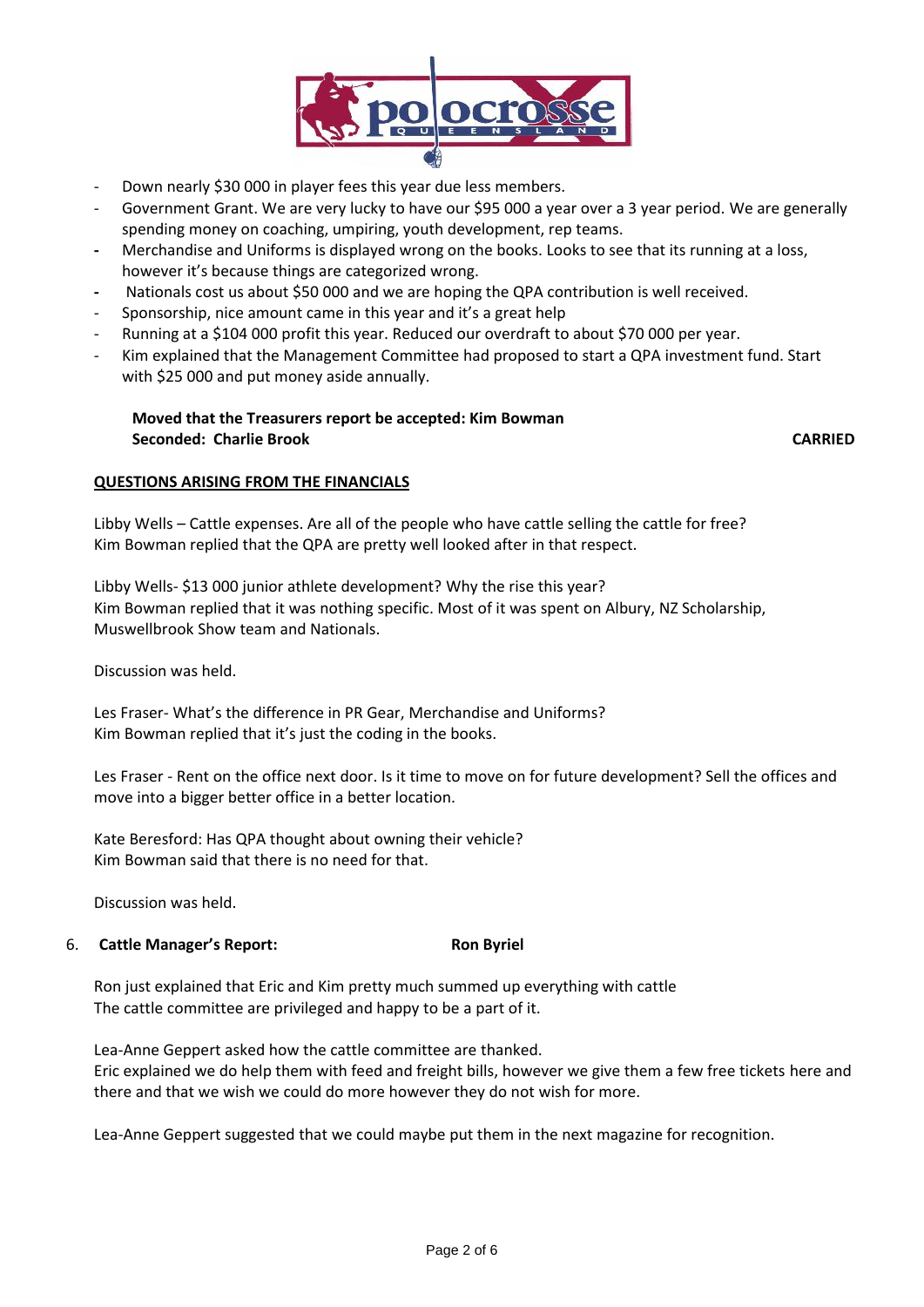

7. **Chairman of Selector's Report:**

|    | <b>Chairman of Senior Selectors Report:</b><br>Murray read his report.                                                             | <b>Murray Sturgess</b> |                |
|----|------------------------------------------------------------------------------------------------------------------------------------|------------------------|----------------|
|    | Moved that the Senior Chairman of Selectors report be accepted: Murray Sturgess<br><b>Seconded: Chris Franklin</b>                 |                        |                |
|    | <b>Chairman of Junior Selector's Report:</b><br>John Knights read his report.                                                      | <b>John Knights</b>    |                |
|    | -John tabled his new process on junior selection which was in the minutes of one the past Management<br>Committee meeting minutes. |                        |                |
|    | Moved that the Junior Chairman of Selectors report be accepted: John Knights<br><b>Seconded: Lea-Anne Geppert</b>                  |                        | <b>CARRIED</b> |
| 8. | <b>State Chief Umpire's Report:</b>                                                                                                | <b>Stewart Neal</b>    |                |
|    | Stewart Neal read his report.<br>Congratulated Chris Franklin (Umpire of the Year) on his efforts this year.                       |                        |                |
|    | Moved that the Director of Umpires report be accepted: Stewart Neal<br>Seconded: Kim Bowman                                        |                        | <b>CARRIED</b> |
| 9. | <b>State Coaching Director's Report:</b><br>Charlie read his report                                                                | <b>Charles Brook</b>   |                |
|    | Moved that the State Coaching Directors report be accepted: Charlie Brook<br><b>Seconded: Murray Sturgess</b><br><b>CARRIED</b>    |                        |                |
|    | Morning tea Break at 10:00am<br>Meeting re-opened at 10:32am                                                                       |                        |                |
|    | 10. State Horse Welfare Officer's Report:                                                                                          |                        |                |
|    | Eric Beresford presented Wayne Austin's report.                                                                                    |                        |                |
|    | Moved that the State Horse Welfare Officer's report be accepted : Eric Beresford<br><b>Seconded: Stewart Neal</b>                  |                        | <b>CARRIED</b> |
|    | 11. Admin report                                                                                                                   | <b>Hayley Carroll</b>  |                |
|    | Hayley read her report.                                                                                                            |                        |                |
|    | Moved that the Administrators report be accepted: Hayley Carroll<br><b>Seconded: Lea-Anne Geppert</b>                              |                        | <b>CARRIED</b> |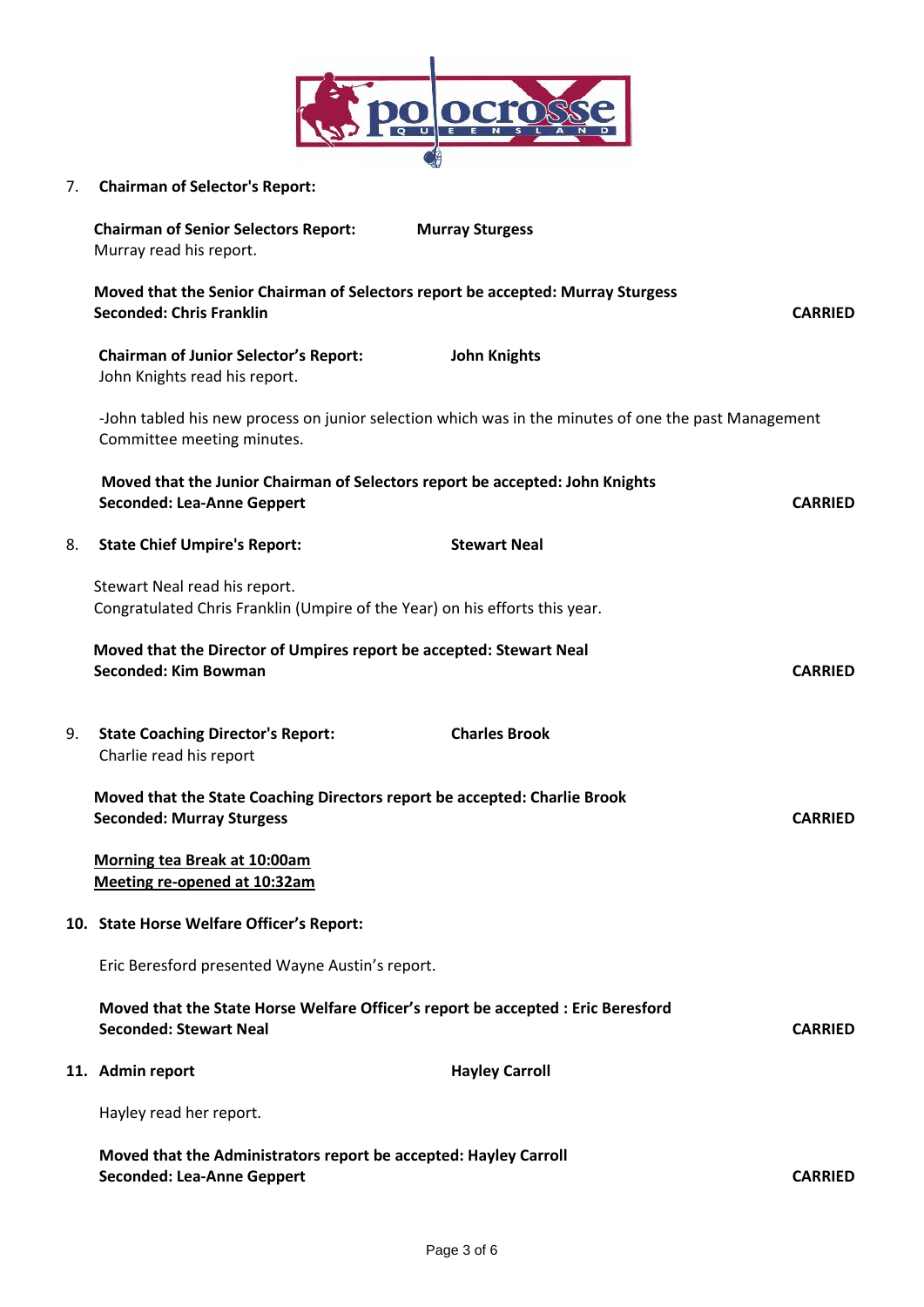

Gill Mathie – President of the PAA addressed the members.

### **12. Insurance & PAA update** Rodney Geppert

- Rodney addressed the members on insurance: we are sailing close to wind but its improving.
- \$1.843 million in claims.
- Very good year this apart from the unfortunate 1 fatality
- 92% loss ratio- 46% last year
- Average cost of claim is \$7231.00
	- Rodney addressed the members on the PAA
		- SA World cup prep on track
	- -Australian team will play at Barastoc and Albury
	- -Jnr squad will be taken to Albury and given an elite level of coaching.

-The PAA have developed a competition for U21 that have not represented at a state level. Designed for players who are nearly there but haven't quite made it in a team yet. They will also be given some coaching.

- The PAA are close to closing a deal with Pallentine promotions for a Polocrosse promotion dvd- Filmed at Albury, Barastoc, etc.

-Invite from Germany to send an Australian team to horse Equitana in Germany. Team selected by PAA board.

- Test team every year for the next 5 years is the plan.

- Program to try assist Australian team Managers.

Bettina Speedy asked- Is income protection part of insurance? If you can't produce a pay slip, is it true you can't get wage protection?

Rodney Geppert replied- FALSE, if your self-employed its capped \$700 per week.

Bettina Speedy asked if Polocrosse is possible at Pony Clubs again? Rodney Geppert replied- We have insurance they don't. They don't have a National insurance scheme.

Discussion was held.

## **13. QHIA- Kent Wells**

- Kent thanks PAA, QPA and Howard Hobbs.
- DPI are currently doing a new Biosecurity Bill.
- Tick Movements- working on reforms on tick movements.
- Hendra- have to learn to live with it. Hendra Vaccination is the Single most affected way to protect your horse.
- Ensure you have a Bio-Security plan at your event. Hendra is about work place health and safety now.
- If you have a sick horse- do not bring It to Polocrosse.
- If there is a Hendra outbreak at an event all vaccinated horses can go home. All others have to stay and ride it out.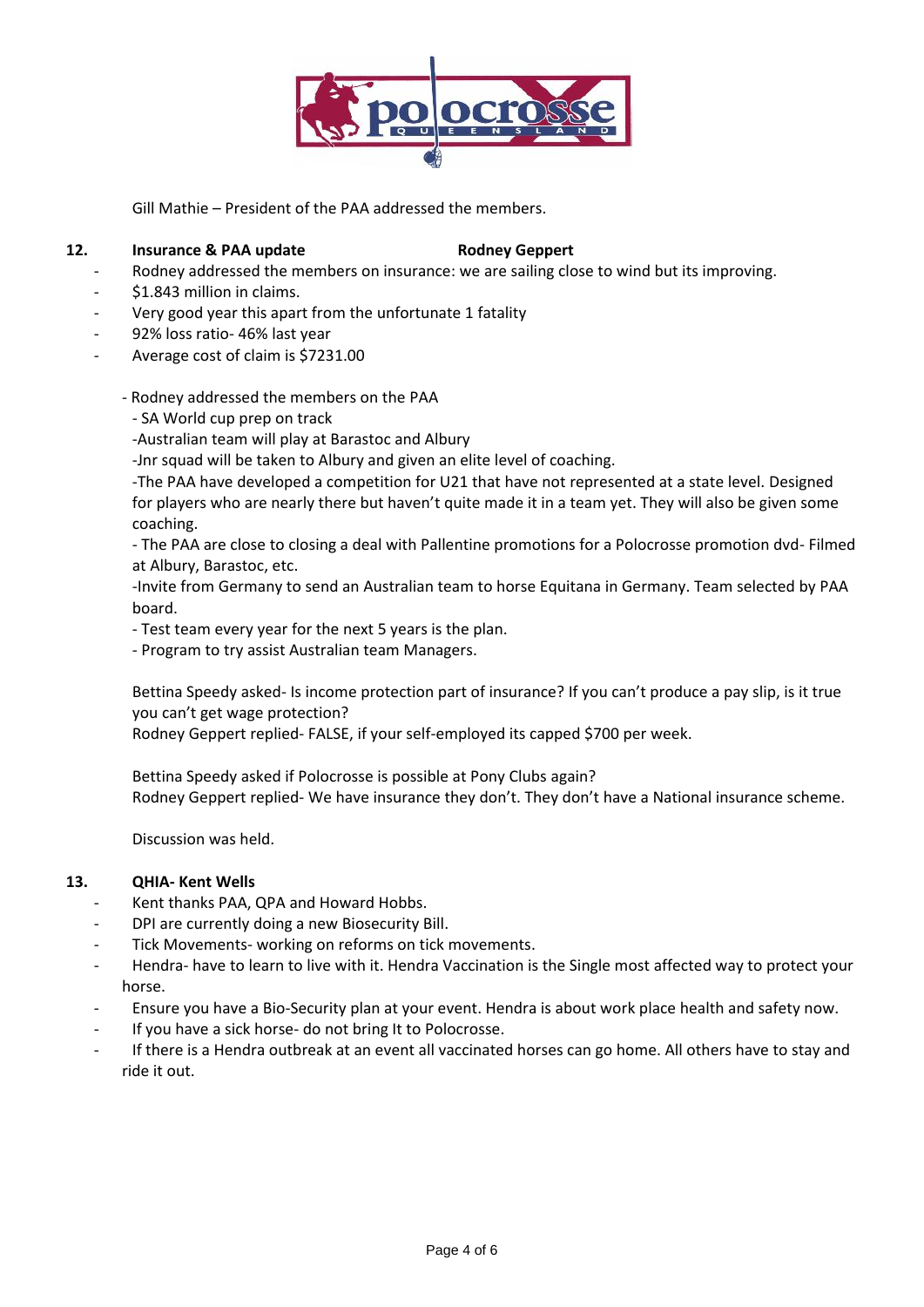

#### **Special Business**

**1. Election of Office Bearers** 24 votes off the floor and 8 postal votes

**Scrutineers**: Karen Hall, Lea-Anne Geppert, Judy Nobbs, Gil Mathie, Tanya Dawson, Rodney Geppert

i. **Management Committee**-**Current sitting Management Committee members not for re-election were:** John Knights, Christine Franklin, Jackie Sargood, Charlie Brook

**Justin Hafey, Penny Kelly and Terry Kerr were successful and will be the new members on the Management Committee.**

**Kim Bowman will be the Treasurer for 2015**

**Howard Hobbs will be the QPA Patron for 2015**

**Stewart Neal will be the State Chief Umpire for 2015**

**ii. Senior Selectors**

Selected: Chris Franklin, Gordon Moloney, Alex Hall, Charlie Brook, Bill Taylor

#### **iii. Junior Selectors**

Selected: Kylie Dunstan, Jess Duncan, Luke Grills, Clayton Sargood, Frank Taylor

## **Moved that all ballot papers are destroyed: Christine Franklin Seconded: Penny Kelly CARRIED**

Eric explained to members that we use Barlow's as auditors every year and that we would like to try and source a new auditors because we use MYOB and they don't etc. Eric asked if anyone would have any objections if we changed auditors.

Discussion was held and all were in favour.

| Motion: That we will source a new Auditor. |                     |                |  |  |  |  |
|--------------------------------------------|---------------------|----------------|--|--|--|--|
| <b>Moved: Les Fraser</b>                   | Seconded: Alex Reid | <b>CARRIED</b> |  |  |  |  |

## **1. Club Affiliation**

Kim Bowman explained that Club fees are \$600. The Management Committee made a decision to keep club fees at \$600.00 Recommendation from MC to stay the same **- Show of hands showed all were in favour to keep the club fees the same. CARRIED 2. Member Registration Fees for 2015 (to be accepted)**

Keep ahead of game, PAA levy goes up about \$2 each year.

- o **Show of hands support for fees CARRIED**
- 3. **State Club Championships (2016)** Expression of Interest from Wandoan Club
	- The 2016 State Club Champs will be held in Wandoan won. **CARRIED**